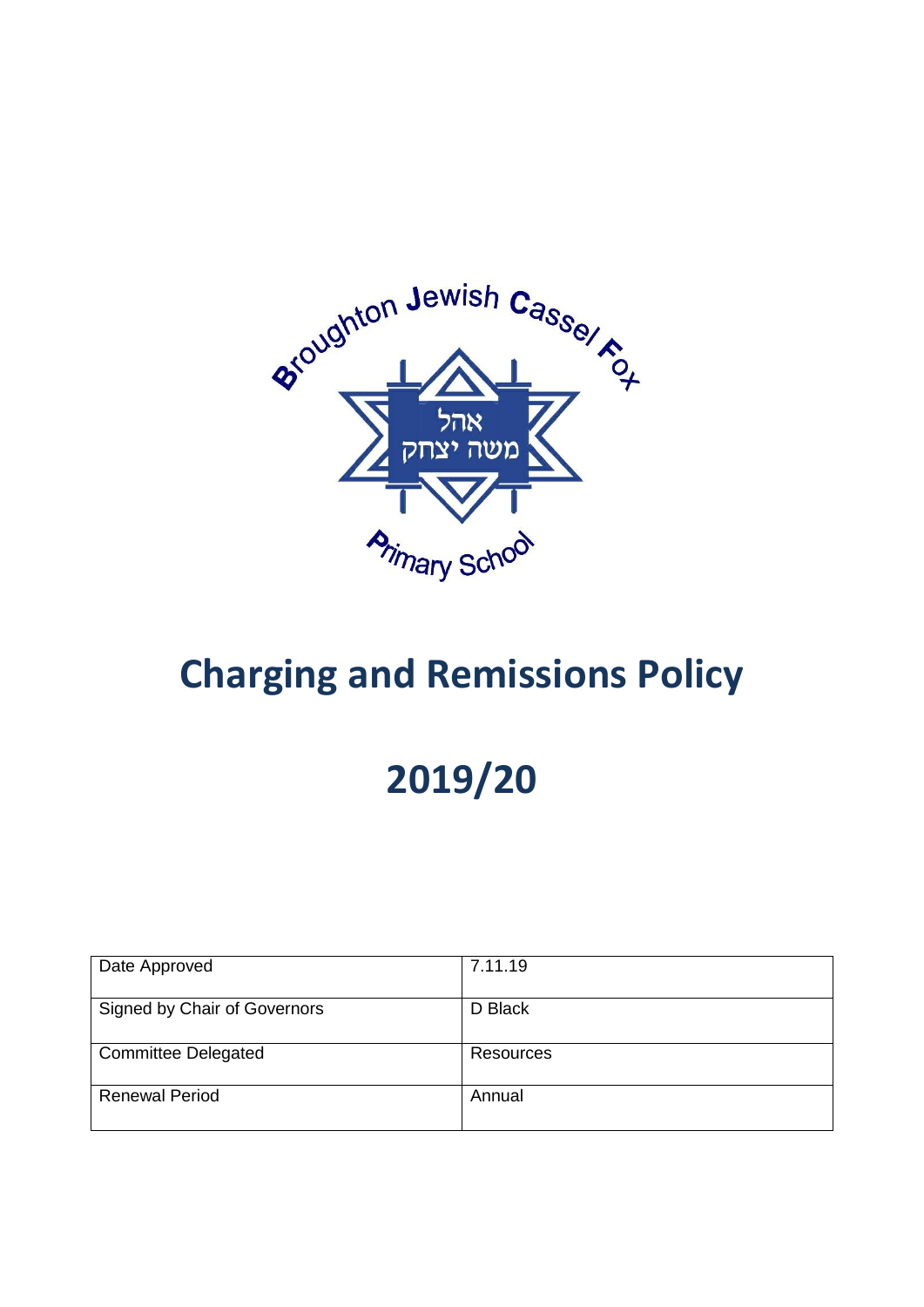## **Charges for School Activities**

The Education Act 1996 outlines the activities for which charges can be made or voluntary contributions sought. The Charges for Music Tuition Regulations 2007 provide further advice in respect of charges in this area. This policy incorporates guidance provided in the School Admissions Code.

The Education Act 1996 gives schools the discretion to charge for optional activities provided wholly or mainly out of school hours, and the right to invite voluntary contributions for the benefit of the school or in support of any activity organised by the school whether during or outside school hours. No charge may be made for education during school hours. School hours do not include the lunch break.

The Governors will operate the following policy on charges and voluntary contributions and will charge in the following circumstances as allowed by the Act:

## **Music Tuition**

A charge will be made for the provision of music or vocal tuition given to pupils as individuals or in groups of an appropriate size during the school day at the request of the parent/carer, except where it is given to fulfil:

- statutory duties relating to the National Curriculum or
- requirements specified in the syllabus for a public exam

Payment must be made in advance for each terms tuition. Charges will be based on the cost of delivery.

#### **There will be no charge for Looked After Children.**

The Governing Body reserve the right to cease tuition to an individual pupil where payment is not made for two consecutive terms without the parent/carer advising of difficulty in payment in line with the schools' remissions policy.

### **Materials**

Materials will be charged for, or parents will be required to supply these, if the parents have indicated in advance a wish to own the finished product.

## **Residential Trips**

Any charge made in respect of a school trip will be set to recover the cost of the trip only; it will include no profit or provision for recovery from non-payment.

The Governing Body will ensure that if a parent/carer is unwilling or unable to pay, their child will still be given an equal chance to go on the visit. Parents/carers will be notified at the outset what the policy for allocating places on school trips will be. The school will consider the use of Pupil Premium funds to support eligible pupils.

#### Term-Time

Where a residential trip takes place largely during school time, meets the requirements of the syllabus for a public examination, or is to do with the national curriculum or religious education, no charge will be made for the education or for the cost of the travel.

Charges will be made for the actual cost of board and lodging except for pupils whose parents receive;

- Universal Credit in prescribed circumstances
- Income support
- Income-based Jobseekers Allowance
- income-related Employment and Support Allowance
- Support under Part VI of the Immigration and Asylum Act 1999
- Child Tax Credit, provided you're not also entitled to Working Tax Credit, and the family's income (as assessed by HMRC) does not exceed £16,190
- The guaranteed element of State Pension Credit
- An income related Employment and Support Allowance (replacement to Incapacity Benefit and Income Support)